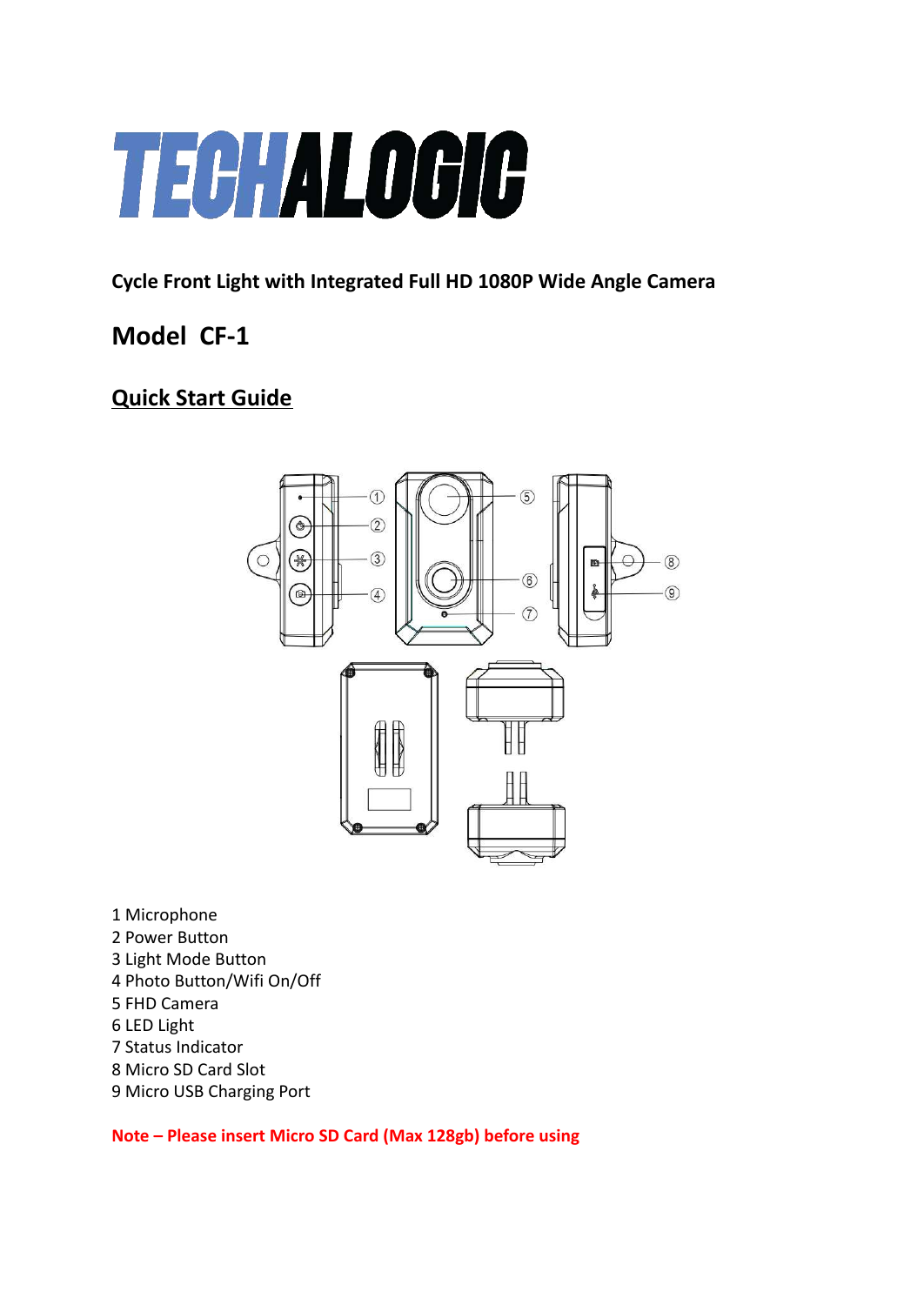#### **Power On/Off**

Power ON. Press and hold the power button to turn the camera on. You will hear 3 beeps when successfully turned on, followed by a further one beep to confirm recording

7. Status indicator. Will flash red when battery is low. Will flash green when recording

Power Off. Press and hold the power button. You will hear 5 beeps and the camera will power down

#### **Video Mode**

The camera is automatically set to loop recording continuously in 5 minute segments, at a default 1080P/30FPS. Loop recording when the SD card is almost full and automatically overwriting the oldest files.

#### **Photo Mode**

When powered on, the camera will automatically enter recording mode. To change it to automatic photo shooting mode (one photo a second), press the camera button twice. You will two quick beeps to confirm that it is now in photo shooting mode, at about 1 photo per second. Photo resolution is up to 12M and can be changed in App settings

#### **LED Light Settings**

After powering up, press the light mode button to change the light pattern. This will not affect the current recording/photo function. Mode 1: Flashing lights (default) Mode 2: Always on Mode 3: LED Off

Note. The front light is a 400-lumen LED light.

#### **Download the App**

APP Store - RICAM Google Play - RICAM Pro



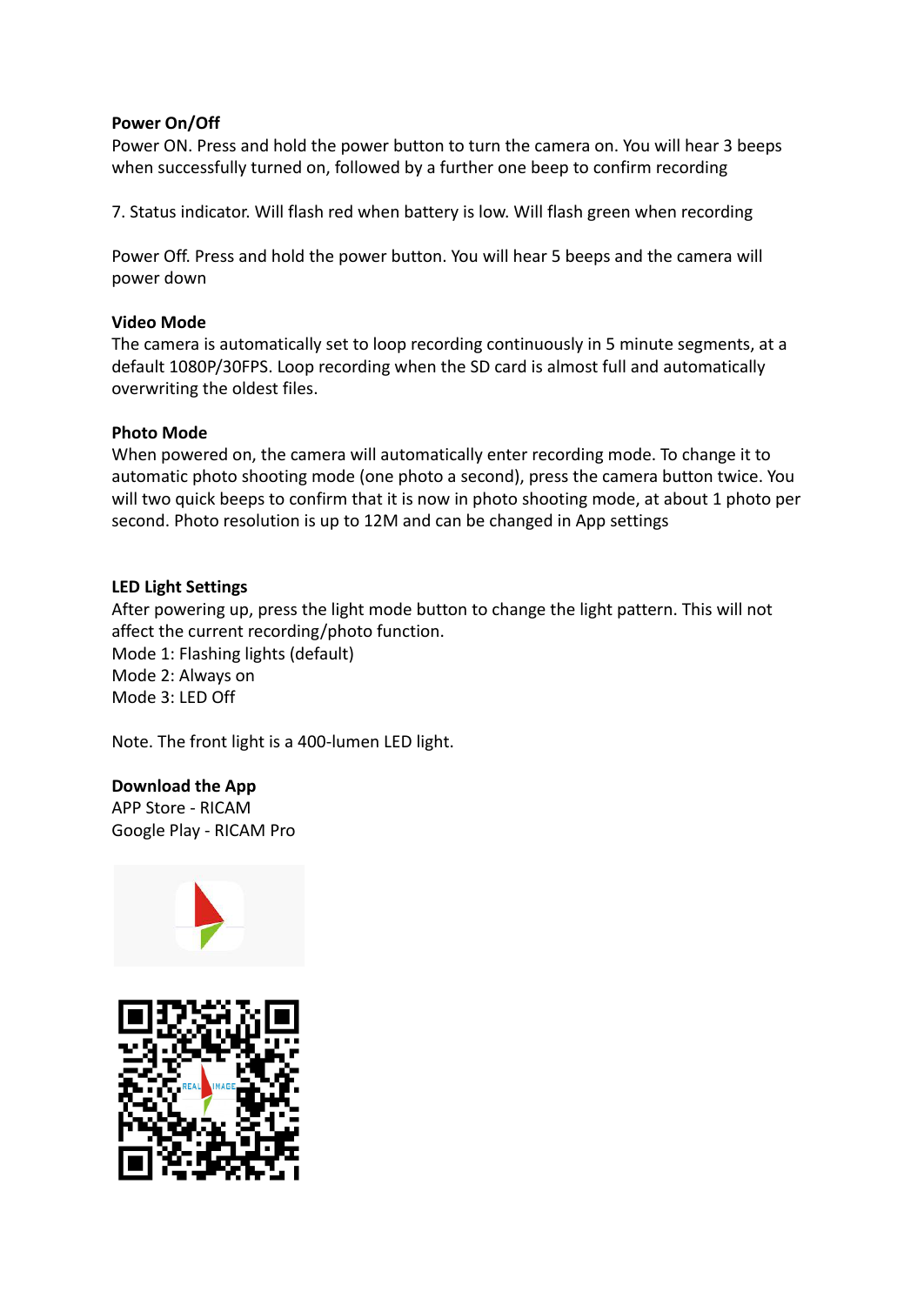#### **Turn on the Camera Wifi.**

With the camera on, press and hold the camera button until you hear two short beeps

Turn on your mobile phone, and search networks for a name similar to T03\_xxxxxxxxx. Connect to this network by entering password "12345678" . (If you do not see the network, refresh your phone network listings)

Click and open the RICAM APP icon on your mobile phone.

Within Recording instrument select white button to connect camera

You will now see a live view of the camera. You can stop and start recording with the round button at the bottom of the page. The red record circle will be flashing in the top left hand corner of then screen when in recording mode. You will also see battery level status and also the icon to enlarge screen size to landscape if required

Select Videos to review your files. The file name is the date, time. Loop video is all of the standard video files and emergency video files were locked by the G Sensor. (Locked files will not automatically be overwritten by the camera). You can select any video file and play on your mobile device by on quick press on the file. If you want to save the video file/s to you mobile and share press and hold the file, you will then see an orange tick appear.. Select the file/s required and press the download arrow (bottom right of screen) and you will now be able to share your saved videos. Note you can also delete files as well if required

Select Images to view all of your photos. These can also be saved to your mobile device

#### **Settings.**

To enter settings select the Cog image in the top right.. Overview of settings below

Wifi Name – T03 etc…… Modify Wifi Password if required

Sound Recording. Turn sound on/off

Timing Watermark. Turn the date/time off on your recording

Motion Detection. Turn on/off

Sensor Mirror. This will mirror the live view if using as a live rear view mirror

Cycle Recording Time. Loop record settings. 1, 3, 5 or 10 min segments, or turn loop off

G Sensor Sensitivity. Off, low medium or high

Video Resolution. 1080FHD, 720P or WVGA

Photo Resolution. 12, 10, 8, 5, 3M or VGA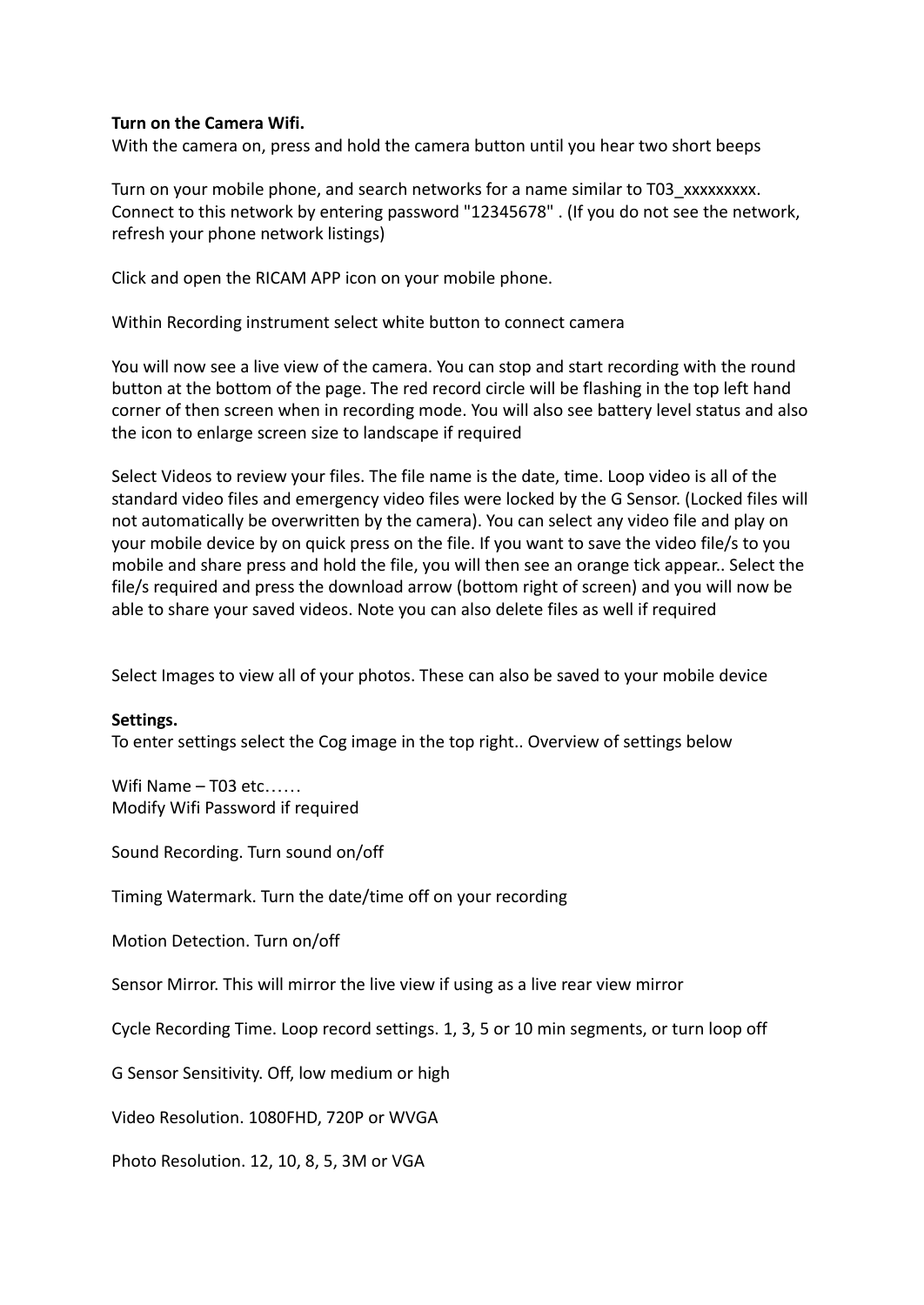Language. Select required

WDR (Wide Dynamic Range). On/Off

Light Freq. Select 50Hz for UK

Parking Monitor. Off, Low, Middle or High

Total Capacity of SD Card

Available Capacity left on SD card

Restore Factory Settings

Firmware Version. T04 etc

#### **Charging**

Connect to USB charging (Mains or Powerbank) Will not fully charge connected to any laptop or computer. The red LED will flash slowly when charging and will turn off when fully charged. Appx 2 hour charging time from empty.

Please note that the camera can be used for video or photo when in charging mode.

Charge the battery with the supplied charging cable. Do not store at a temperature over 60'C /140'F

#### **Connecting to a computer via USB data cable**

Once you connect the camera with a computer via USB cable, the computer will recognise and read the Micro SD card, you can then view the videos, images and download or delete etc

#### **Camera Reset**

If camera is not working properly, press the power button and light mode button simultan eously to power off and restart.

#### **Abnormal Prompt**

No card, card error, or other abnormalities: (Will beep 3 times in succession). Low Battery alert: LED lights switch to constant, will beep 5 times, then powers off. Memory on SD card is low and loop record is switched off. The camera will beep 8 times and shut down

#### **Frequently Asked Questions**

Q Why won't the camera turn on? A The battery maybe flat. If not try Reset Function